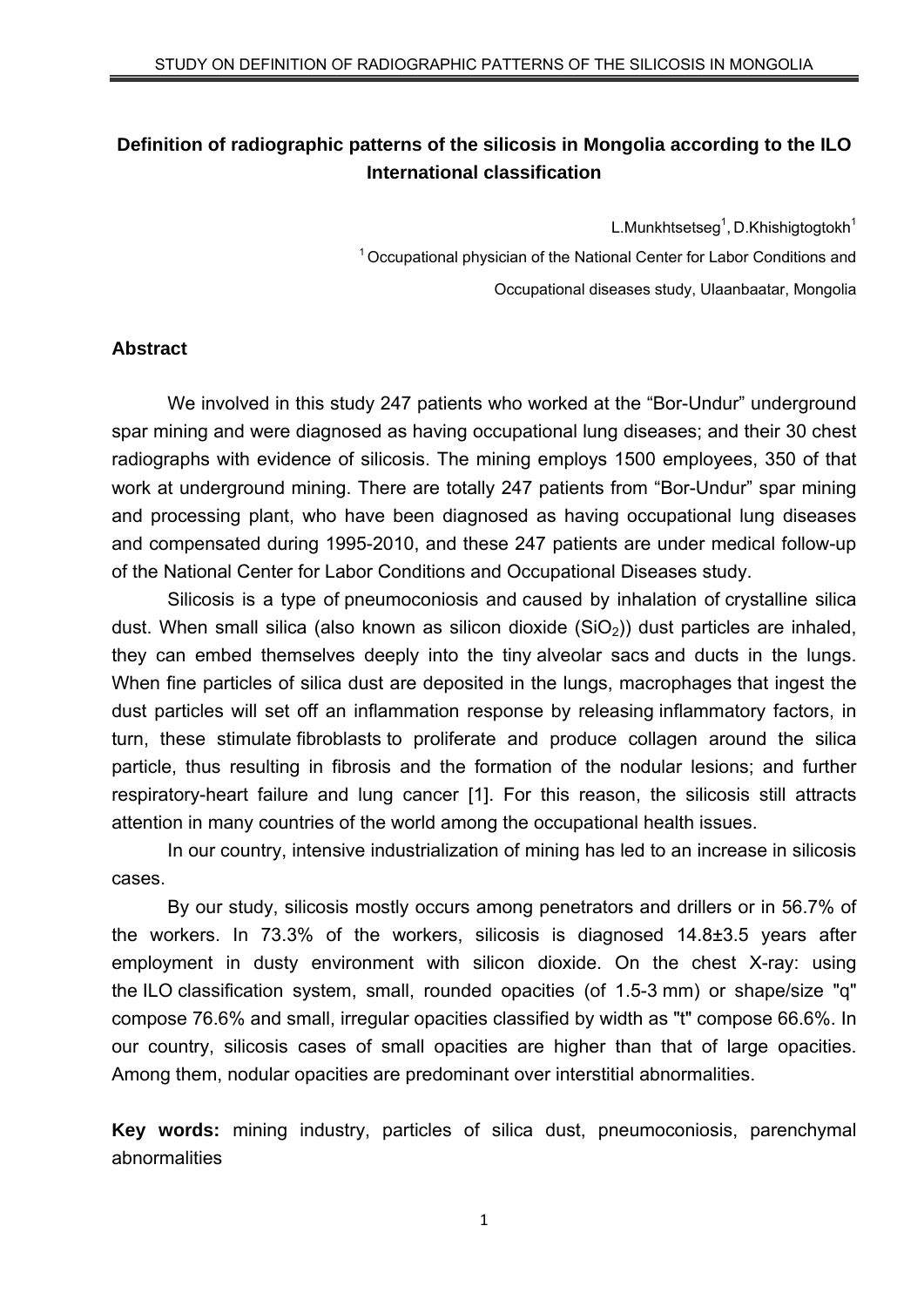#### **Study background**

There, in Mongolia, non-ferrous metal, minerals and coal industry is running intensively due to the high demand for mineral resources and raw materials in the world market. In the course of this industrial process, factors influencing negatively on human organism permanently appear.

Silica dusts arise during the process of minerals' mining such as gold, copper, quartz containing ores, coal, spar, iron, and machinery, ceramics, construction, iron and steel, stone facet and cutting industries. Silicosis is a type of pneumoconiosis and caused by inhalation of industrial dust particles containing silicon dioxide. When small silica dust particles are inhaled, they are deposited in the lungs which stimulate fibroblasts to proliferate and produce collagen around the silica particles, thus resulting in fibrosis and the formation of the nodular lesions; and further respiratory-heart failure and lung cancer [1].

Although silicosis incidence has decreased in countries where prevention is proper, it still remains as one of the most common diseases among occupational diseases in many countries of the world. As of 2007, in the USA 1.7 million workers have had occupational exposure to crystalline silica dust, and in China 500,000 cases of silicosis have been diagnosed in 1991-1995 [2].

In 1997, the International Agency for Research on Cancer included crystalline silica into the group of carcinogenic agents to humans. Morbidity, loss of work ability and mortality due to silicosis have become actual world widely, consequently, in 1995 the WHO/ILO Joint Committee on Occupational Health launched "Global program on Elimination of Silicosis" the aim of which was to eliminate Silicosis from the world by the 2030 [2].

In our country, intensive development of mining industry facilitates spread of silicosis. "Bor Undur" spar mining that is enrolled in this study is started up in 1985 and runs spar mining and beneficiation. The mining employs 1500 employees, 350 of that work at underground mining. An average of 65 samplings of the overall dust amount was 12.86 mg/m<sup>3</sup>, which was 6 times greater than the Permissible Exposure Limits [7].

Studying specific radiographic features of pneumoconiosis occurred in our country is important for approaching its diagnosis to the international standard, early detection and prevention from complications. This study carried out first time in Mongolia and it would help to evaluate radiographic abnormalities in correct ways, improve quality of diagnosing and bring diagnosing of pneumoconiosis to the international level. As well as, we expect quality of the prevention and early detection of occupational diseases, including pneumoconiosis would be improved in our country with help of this study.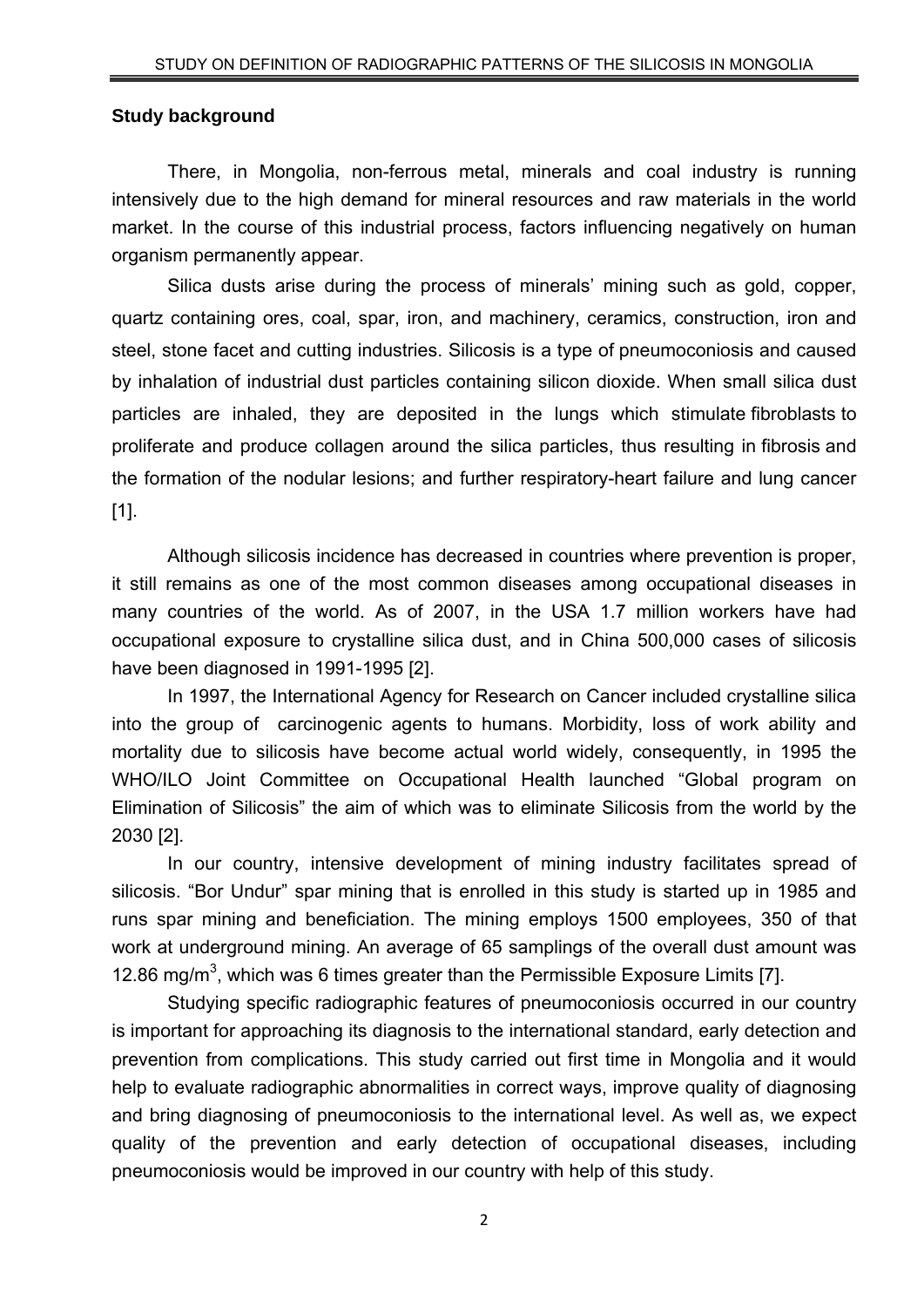#### **Purpose of the study**

The aim of the study is to determine specific radiographic patterns of silicosis using the International radiological classification of pneumoconiosis.

### **Objectives of the study**

- 1. To define opacity types on chest radiographs of the patients with evidence of silicosis according to the international classification
- 2. To determine duration of exposure to dust, age and profession of people with silicosis

### **Study methodology**

The study was conducted by the cross-sectional study of statistics. Database was set using "MS Excel" programs basing on the collected data. Statistical processing of quantitative database was done by "SPSS-12.0" program. Disparity in structural parameters of the study was evaluated by Chi-square  $(X^2)$ .

#### *Study materials*

- 1. 247 cases diagnosed as occupational lung disease from employees "Bor Undur" spar mining
- 2. X-ray films of 1995-201O on that based silicosis diagnosis
- 3. Study cards

#### *Study method*

Study was done according to the ILO International radiological classification of Pneumoconiosis using above mentioned study materials. The International radiological classification is used for systematic recording of lung abnormalities on chest radiographs due to inhalation of industrial dust and for health surveillance of employees. Objective of this classification is to codify the radiographic abnormalities of pneumoconiosis in simple and easy way [6].

Chest radiographs were evaluated in comparison with ILO AP chest standard radiographs. Parenchymal abnormalities, opacities and profusion on the radiographs are signed by the following letters: *small round opacities* are recorded as p, q, and r depending on their sizes; *small irregular opacities* are recorded as s, t and u.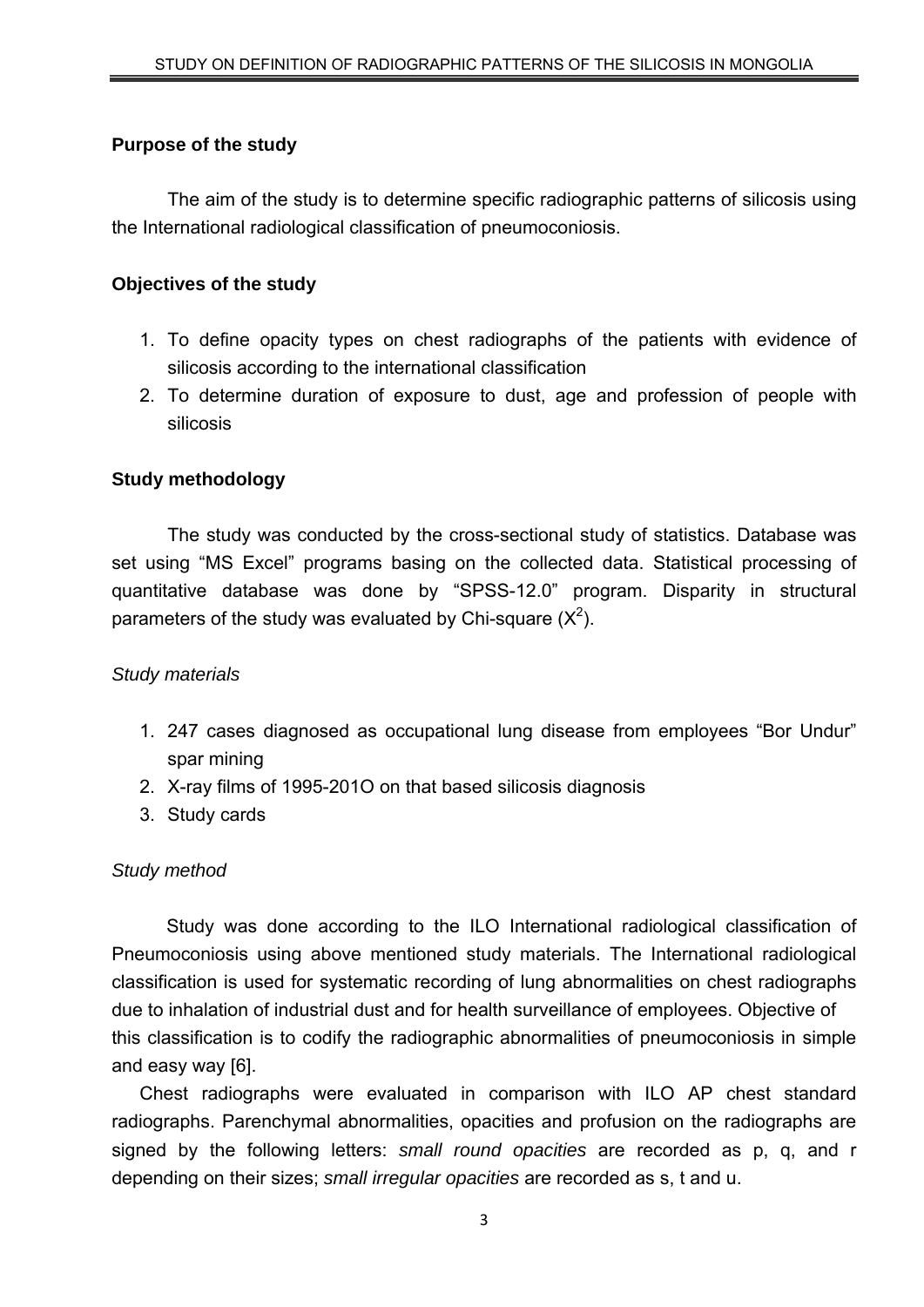**p** = diameter ≤ 1,5mm; **q** =1,5 mm< diameter≤ 3mm; **r** = 3mm< diameter ≤10mm

**s** = width ≤ 1,5mm; **t** = 1,5 mm < width ≤ 3mm; **u** = 3mm < width ≤10mm

Shape and size of small opacities in a radiograph are codified in 2 letters. All opacities are of one shape and size recording symbol twice, as q/q. Another shape or size is seen recorded as second letter q/t, in this case small round opacity of 1.5-3mm in size is predominant, but small irregular opacity of 1.5-3mm in width is significant.

*For definition of the opacity profusion* we divide lungs into 6 standard zones. Horizontal lines at 1/3 and 2/3 of vertical distance between apices and diaphragm divide lungs into 6 zones; right upper, right middle, right lower and left upper, left middle, left lower. Profusion was classified by lung zone coverage using 12-point scale as 0/-, 0/0, 0/1, 1/0, 1/1, 1/2, 2/1, 2/2, 2/3, 3/2, 3/3, 3/+. If small opacities are absent then 0/-, less profuse than lower limit of category 1 - 0/0, if small opacities can be recorded as category 0, but profusion approaches to the category 1 then 0/1 so on. Dense, combined area profusion is recorded as 3/+.

Abnormal opacities greater than 10mm in diameter are classified as *large opacities* and recorded in letters of A. B. C. **A** category includes 10-50mm single opacity of the greatest diameter, or each greater than 10mm and sum of diameters ≤50mm several opacities. **B** category: larger or numerous than A category, and combined area ≤ right upper zone. **C** category: combined area > right upper zone single and several opacities.

#### **Study outcome**

#### *Occupational lung disease diagnosed in employees of the "Bur-Undur" spar mining*

From employees of the "Bor Undur" spar mining silicosis and bronchitis caused by dust have been diagnosed in 247 people totally, from 1995 to 2010. Out of them silicosis was 31 (13%) and dust bronchitis - 216 (87%).

Among total people in follow-up, women were 9.7% (24) and men - 90.3% (224). 71.7% (178 people) of the total had worked at the "Bor Undur" spar mining for 10-19 years when silicosis and dust bronchitis were diagnosed; and consequently they have been compensated on loss of work ability.

*Correlation between silicosis development and employees' duration of exposure to dust, ages and professions*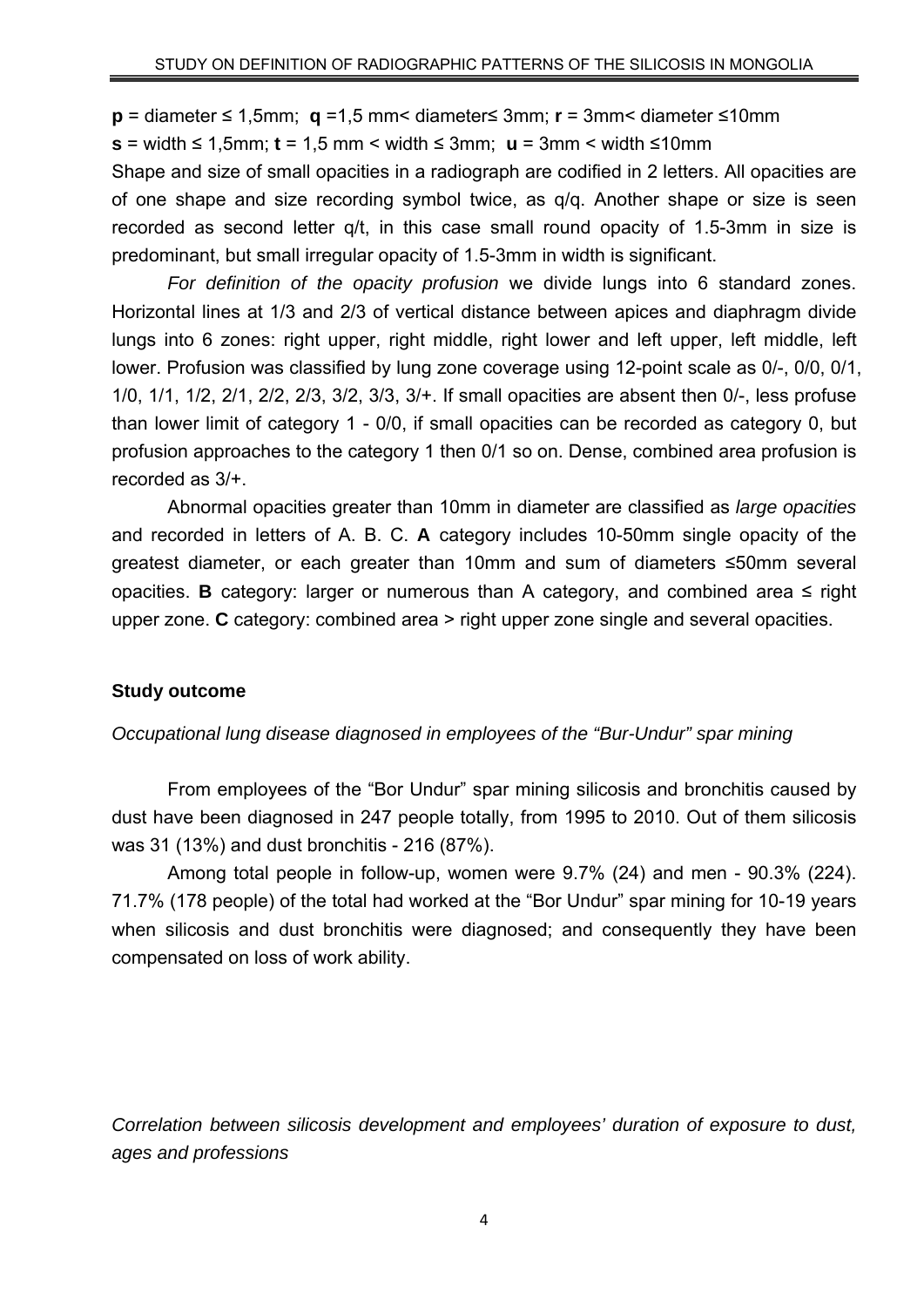We selected 30 silicosis cases among occupational lung diseases diagnosed in 1995-2010 and studied employees' duration of exposure to dust, and their ages and professions.

Silicosis occurred among penetrators in 30%, drillers in 26.7% and operators of heavy industries, blasters, breakers and loaders in 6.7%, and plumbers, diggers and masters in 3.3% relatively (Table 1). Incidence was higher among penetrators and drillers compared to workers of other occupations (p<0.01).

| able |  |
|------|--|
|      |  |

|                |                   |                |       | Table 1 |
|----------------|-------------------|----------------|-------|---------|
| N <sub>2</sub> | Occupation        | Cases          |       |         |
|                |                   | n              | %     |         |
|                | Spar sorter       | 2              | 6.7   |         |
| $\overline{2}$ | Operator          | $\overline{2}$ | 6.7   |         |
| 3              | <b>Penetrator</b> | 9              | 30.0  |         |
| 4              | <b>Blaster</b>    | 2              | 6.7   |         |
| 5              | <b>Breaker</b>    | 2              | 6.7   |         |
| 6              | <b>Driller</b>    | 8              | 26.7  |         |
| 7              | Master            | 1              | 3.3   |         |
| 8              | Loader            | 2              | 6.7   |         |
| 9              | Plumber           | и              | 3.3   |         |
| 10             | Digger            | 1              | 3.3   |         |
| Total          |                   | 30             | 100.0 |         |

1. In 73.3% of the workers, silicosis was diagnosed 14.8±3.5 years after employment in dusty environment with silicon dioxide. It was earlier by 4-5 years than dust bronchitis development in workers of the Power Plant-4 (after 18-25 years' exposure to dust) (Table 2).

|    |              | Table 2     |      |  |
|----|--------------|-------------|------|--|
| Nº | Worked years | Case number | $\%$ |  |
|    | $8 - 11$     | 5           | 16.7 |  |
| っ  | $12 - 15$    | 12          | 40.0 |  |
| 3  | 16-19        | 10          | 33.3 |  |
| 4  | 20-23        | 3           | 10.0 |  |

2. An average age at which silicosis diagnosed was 40.4±4.9 years.

## *Lung parenchymal opacity types*

1. On the chest X-ray, small, rounded opacities "q" or round opacities of 1.5-3mm in diameter composed 76.6% and "t" or small, irregular opacities of 1.5-3mm in width composed 66.6%. Consequently, silicosis cases of small opacities or of the "symptom of a snowstorm" occurred more frequently (Picture 1).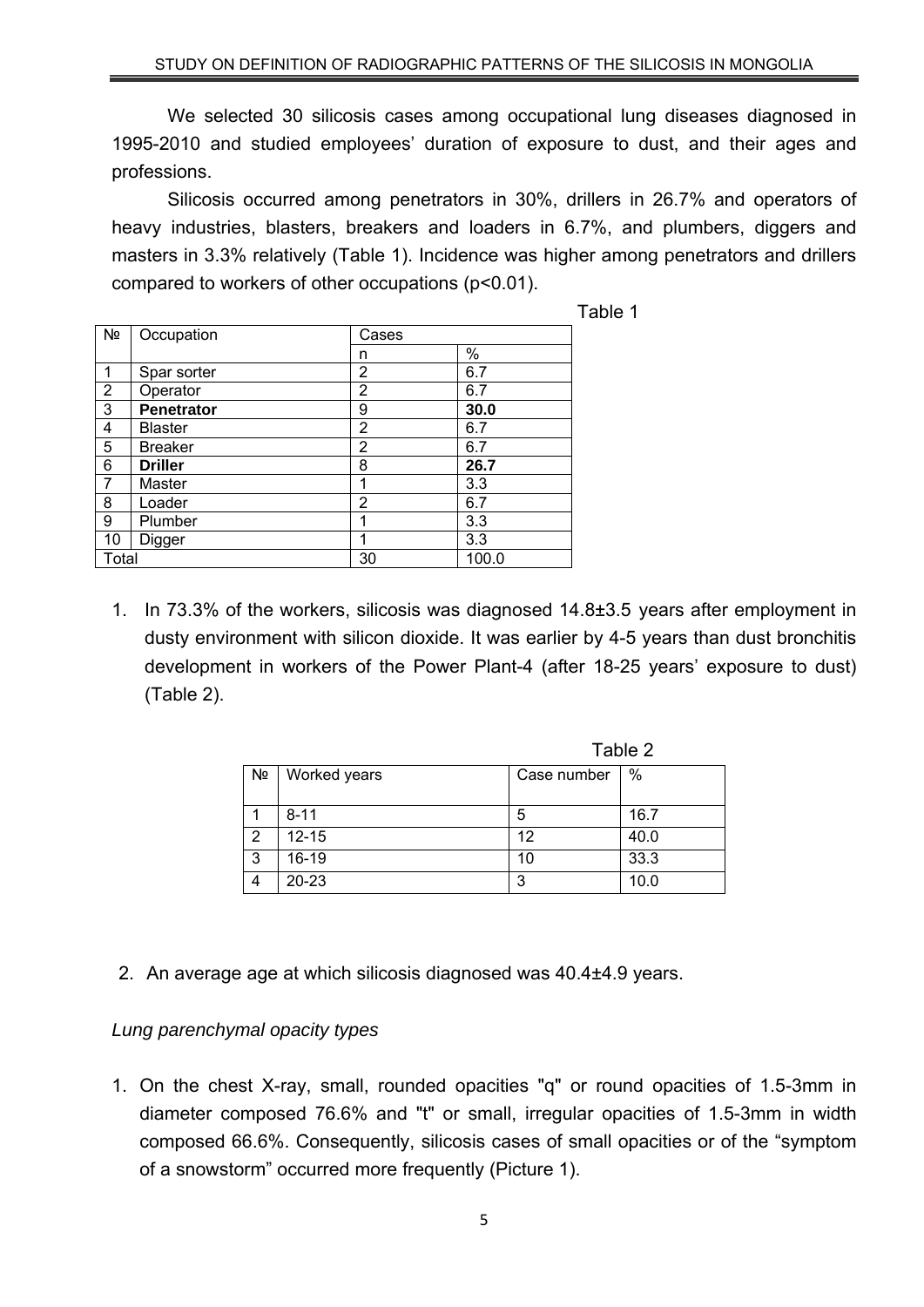- 2. Small, rounded opacities of <1.5mm in diameter or "p" opacities occurred in 23.3% and round opacities of 3-100mm or "r" opacities were revealed in 3.3%.
- 3. Thin irregular opacities of 1.5 мм or "s" opacities and thick irregular of 3-10mm or "u" opacities occurred in 10% in each.



Picture 1: Small opacities in the lungs (%)

4. Large opacities of "A; B; C" occurred in 10% in total.

# *Opacity profusion in the lung parenchyma*

By our study, 1/1 or in 46.6% of the cases, profusion of opacities was at 1/3 of the vertical distance. It shows that 40% of the total diagnosed cases of silicosis in our country were detected in their late phases (Picture 2).



Picture 2: Profusion of opacities in the lungs (%)

## *Additional opacity features from lung and heart sides*

By evaluation of the additional opacities from lungs and heart, calcification of hilar lymphatic nodes were revealed in 60%, chronic pulmonary heart disease in 43.3%, mediastinal lymphatic nodule enlargement in 30%, pleural thickening in the interlobar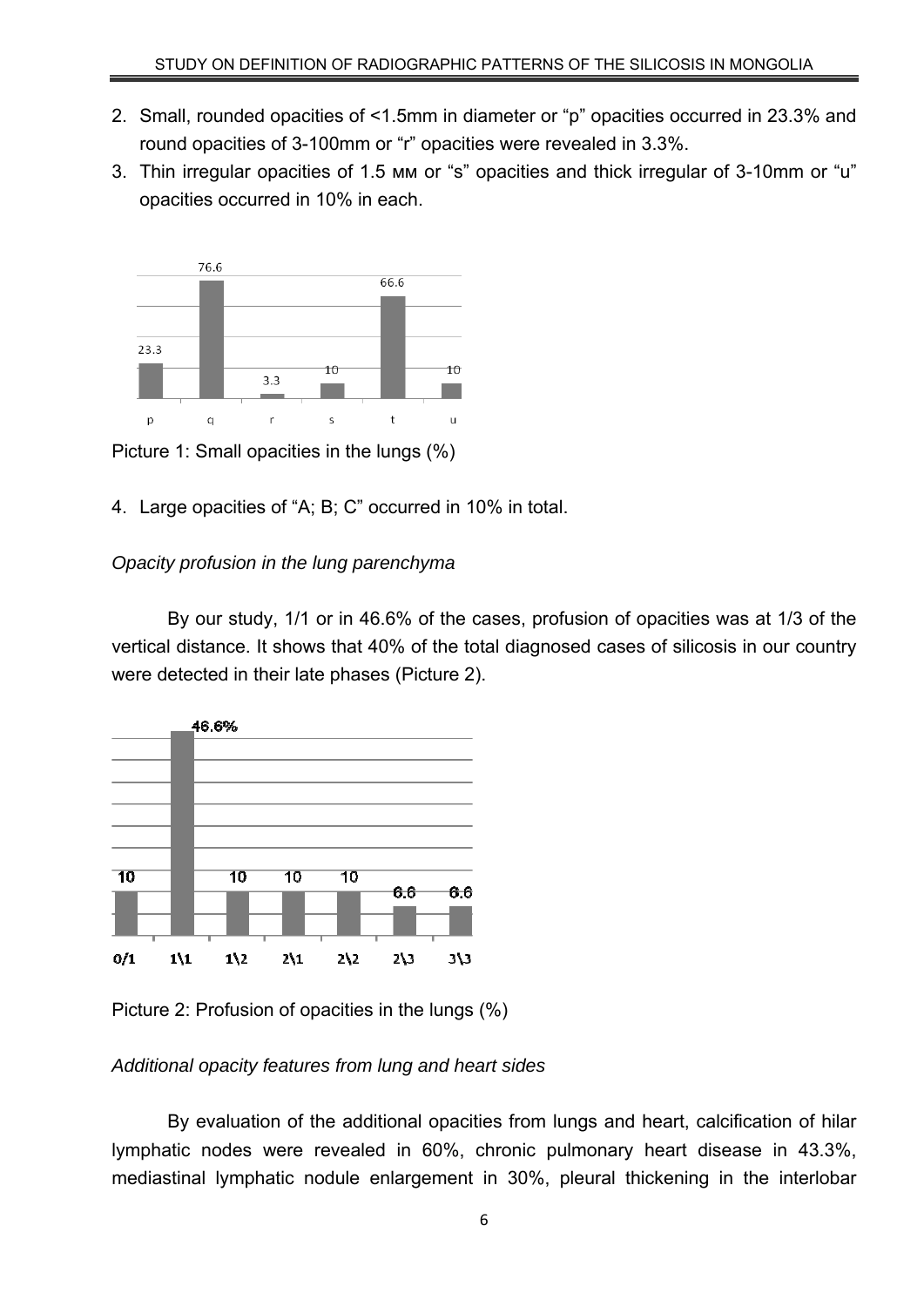fissure in 26.6% and emphysema in 26.6%. Tuberculosis associated in 13.3% of cases (Table 4). Among silicosis complications, cor pulmonale and emphysema occurred mostly.

|     |                                                 |                    | Table 4 |
|-----|-------------------------------------------------|--------------------|---------|
|     | <b>Symbols</b>                                  | <b>Case number</b> | %       |
| aa  | Atherosclerotic aorta                           | 5                  | 16.6    |
| at  | Significant apical pleural thickening           | 3                  | 10      |
| cg  | Calcification of lymph nodes                    | 17                 | 60      |
| cn  | Calcification of pneumoconiotic nodule          | 5                  | 16.6    |
| CO  | Abnormality of cardiac size or shape            | 13                 | 40      |
| cp  | Cor pulmonale                                   | 15                 | 43.3    |
| em  | Emphysema                                       | 8                  | 26.6    |
| es  | "Egg shell calcification"                       |                    | 3.3     |
| hi  | Enlargement of hilar or mediastinal lymph nodes | 9                  | 30      |
| pi  | Pleural thickening in the interlobar fissure    | 8                  | 27      |
| tbi | Inactive tuberculosis                           | 4                  | 13.3    |

## **Discussion on the study outcome**

By the study of Janet M.Hughes and Robert N. Jones of the Washington University, USA and the University of British Columbia, Canada: silicosis of small opacities were 95%, of large opacities – 5%, profusion of small opacities in 66.2% was >1/1 and in 36.6% was 1/0 [4]. By our study, silicosis of small opacities were 90%, of large opacities – 10%, thus, the result is similar to the outcome of the above mentioned study. In our country, profusion of small opacities of 1/1 was common.

 The study by S.M Jain and K.C Khare showed that in 9% of patients with silicosis was diagnosed emphysema (em) and in 11% - enlargement of hilar lymph nodes [5]. By our study, emphysema was 26.6%, enlargement of hilar lymph nodes 30% which means pulmonary heart complication was common. By the study of S.M Jain et al, small round opacities (p; q; r) were 67%, small irregular dash-formed opacities (s; t; u) - 35%, and large opacities (A; B; C) - 20% [5]. By our study also, small round opacities occurred more frequent than irregular opacities which similar to that of foreign researchers. Large opacities or progressive massive fibrosis were 10% which less than that of foreign researchers.

 By the study of the National Occupational Health Center of India in 2003, in 17.9% of the patients with silicosis occurred silicosis alone, in 23.9% - silicotuberculosis was diagnosed [3]. In our country, silicotuberculosis observed in 13.3% that is less than that of Indian researchers.

## **Conclusion**